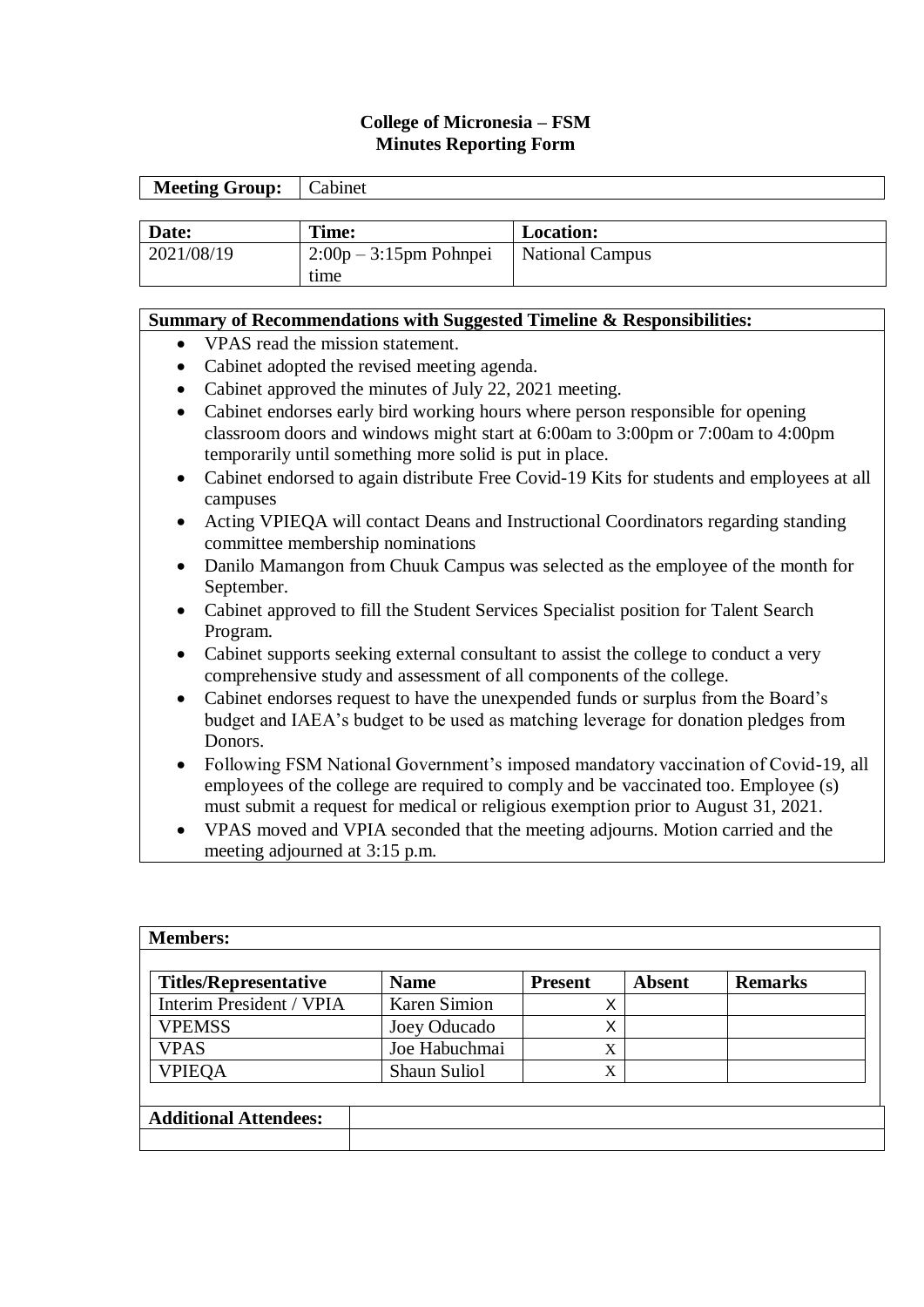# Agenda :

- 1) Reading of the Mission Statement
- 2) Review of Agenda Items
- 3) Approval of Minutes
- 4) Old Business
- 5) New Business
	- a. VPAS
	- b. VPEMSS
	- c. VPIEQA
	- d. Interim President/VPIA
		- i. Employee of the Month
		- ii. College future/Budget
		- iii. 30<sup>th</sup> Anniversary Plans
		- iv. Vaccination Status Update
- 6) Meeting Adjournment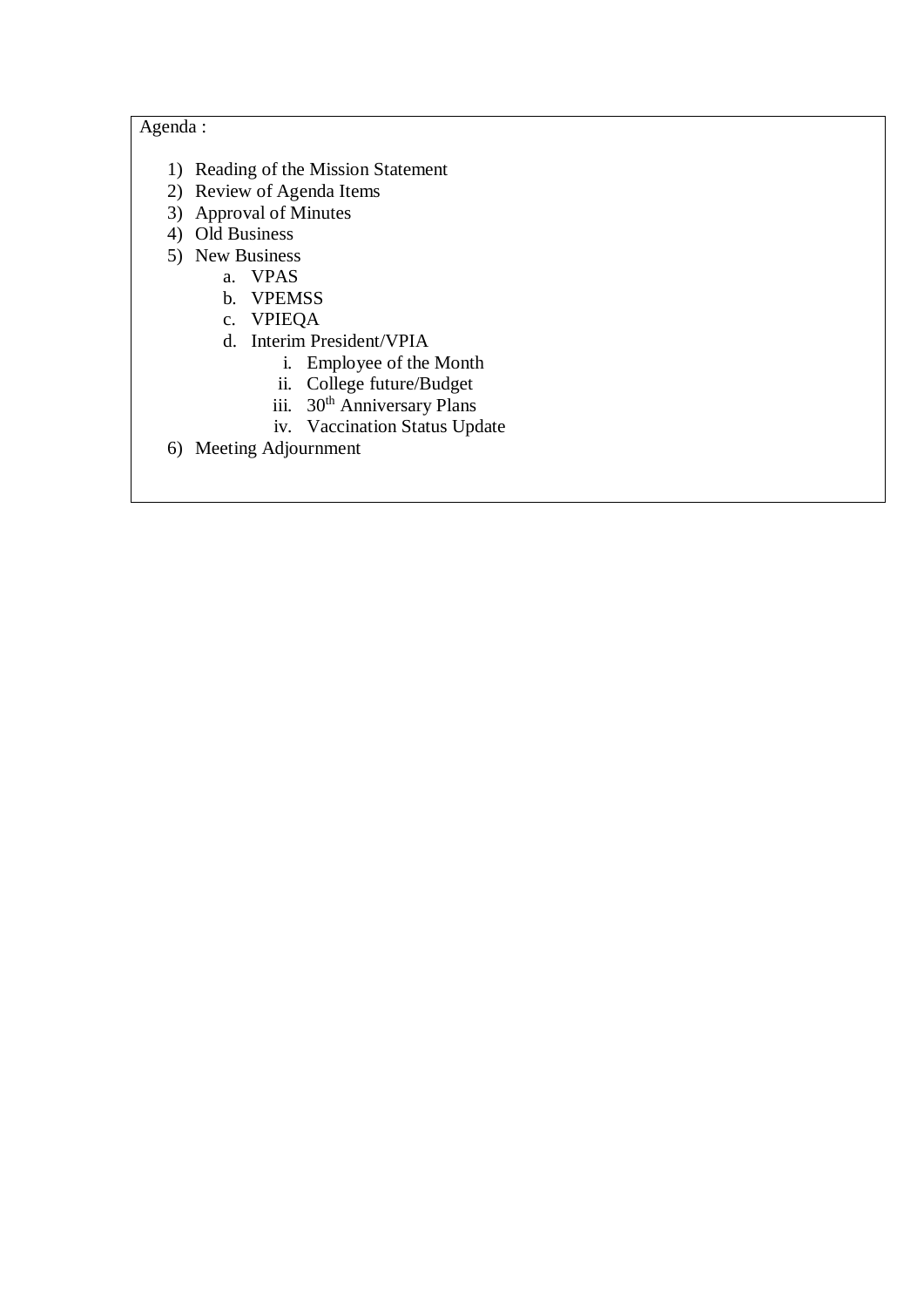#### **Agenda/Major Topics of Discussion:**

Interim President called the meeting to Order and VPAS read the college's mission statement. VPEMSS moved and VPAS seconded that Cabinet adopts the agenda and the motion carried.

## **Approval of Minutes**

 Minutes of July 22, 2021 – VPAS moved and VPIEQA seconded that Cabinet approves the minutes and the motion carried.

## **Old Business**

• None

#### **New Business**

**a) VPAS**

 Classroom Ventilation- Cabinet supports administrations plans to improve ventilation in the classrooms. Plans include having maintenance to open doors and windows two hours before rooms are to be occupied and two hours after; to install fans and exhaust vents to increase fresh air flow into rooms; to clean air conditioning system filters more frequently.

Cabinet endorses early bird working hours where person responsible for opening classroom doors and windows might start at 6:00am to 3:00pm or 7:00am to 4:00pm temporarily until something more solid is put in place.

Cabinet endorsed to again distribute Free Covid-19 Kits for students and employees at all campuses. Students/employees can pick up their free PPE kits at campus bookstores. Students/employees must present their COM-FSM ID to receive their kit

## i. Project Updates:

- Fencing —some are at the level of RFP (request for proposal) stage and some are at the adhoc level to recommend which company to go ahead with the project.
- CTEC multipurpose building will begin construction next month. PTA will begin measuring and leveling the parking lot soon.
- $\bullet$  HTM Building A grand opening is set for September 17, 2021 which also includes a cooking demonstration.
- Student Services building at national campus is up for appropriation consideration at FSM Congress September session.
- Chuuk Campus Access road at Nantaku— is said to be on its way to be funded

## **b) VPEMSS**

- i. Registration Add/Drop week is extended to August 20, 2021 for adding courses only. And as of this reporting, 1,943 students (head counts) have registered system-wide:
	- Yap Campus registered 40% above its projection;
	- Kosrae Campus registered 4% above its projection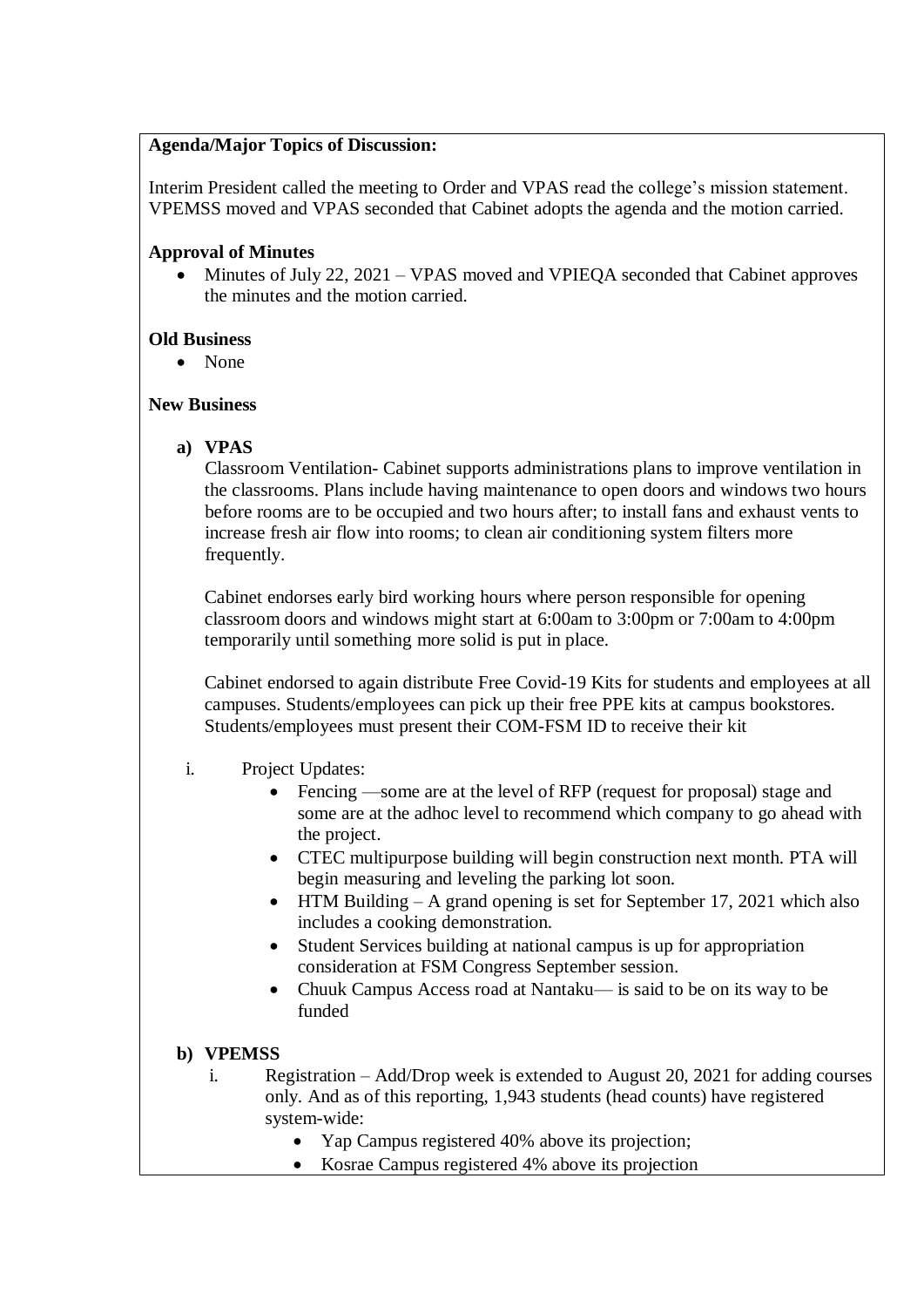- Chuuk Campus registered 16% above its projection
- National Campus registered 6% below its projections
- CTEC registered 37% below its projection.

In terms of credits we're 8% below projection but in terms of FTE we are 5% above projection. Overall the numbers is higher much and better compared to Fall 2020 registration.

## **c) VPIEQA**

- i. Acting VPIEQA will contact Deans and Instructional Coordinators regarding standing committee membership nominations. It was requested that deans work with appropriate vice presidents regarding nomination of committee members.
- ii. Acting VPIEQA reminded Cabinet that the vice presidents need to provide Answers to the questions from the Summit 2021. He will forward the questions to them.

#### **d) Interim President/VPIA**

- i. Employee of the Month -- Cabinet reviewed nominations from Chuuk Campus for employee of the month for September. Danilo Mamangon was unanimously selected.
- ii. Personnel Requisition- Cabinet reviewed a personnel requisition to fill the Student Services Specialist lll position for Educational Talent Search Program. VPEMSS moved and Acting VPIEQA seconded that the position be filled. The motion carried.
- iii. College future/budget- Interim President shared thoughts, concerns, issues, changes and plans that Cabinet might start considering regarding future of the college and budget preparation for FY 2023.

Thoughts in regards to the college's retirement benefit; concerns regarding the salary percentage component of the college's overall budget; changes happening to the college due to the pandemic; the need to re-evaluate the college's human resources component of the college as a whole due to adding an online component environment and other expenses entailed; and plans to seek external consultant to assist the college with a very comprehensive study and assessment of all aspect of the college. Cabinet unanimously supports seeking external consultant to assist the college.

- iv. 30<sup>th</sup> Anniversary Plans- the Institutional Advancement and External Affairs (IAEA) office is gearing up for the college's  $30<sup>th</sup>$  Anniversary with plans to conduct fundraising activities; and seeks Cabinet's endorsement to have the unexpended funds or surplus from the Board's budget and IAEA's budget and place the funds in a separate account to be used as matching leverage to donation pledges from Donors. Cabinet unanimously endorsed the request.
- v. Vaccination Status Update The FSM President imposed mandatory vaccination for all individuals and organizations receiving money from the FSM National Government. Because the college receives money from the National Government